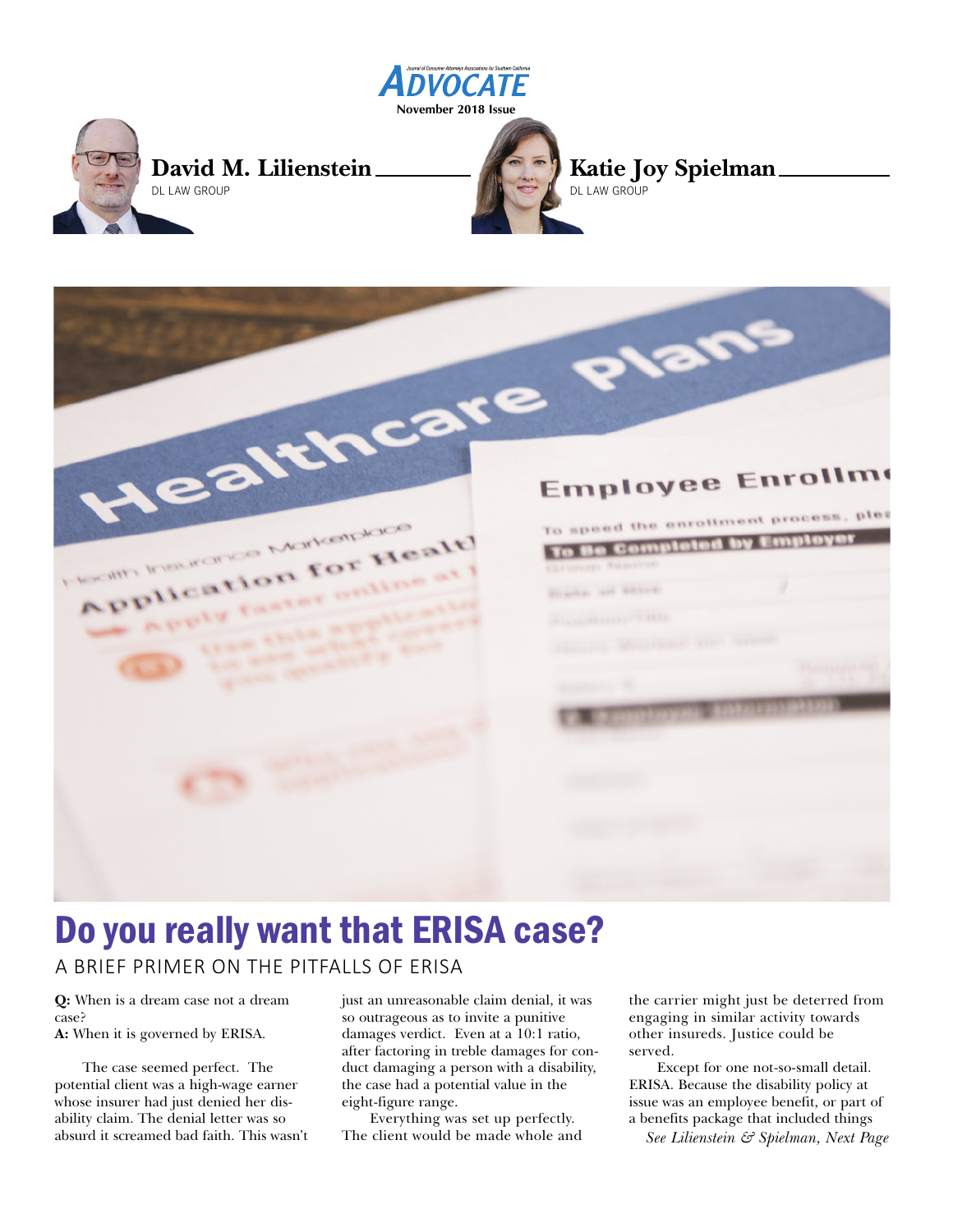

like health care coverage or life insurance, this insurance claim would be governed by the Employee Retirement Income Security Act of 1974, 29 U.S.C. § 1001 et seq., oh-so-fondly-referred to as ERISA. Without fully understanding the implications of an ERISA-governed claim, both attorney and client can be in for some big surprises.

## **Goodbye, bad faith**

The first surprise is as simple as it is unfair. Under California law, when an insurance company denies a claim unreasonably, it is liable for breach of the covenant of good faith and fair dealing – otherwise referred to as "bad faith." This means the carrier is potentially liable for all contract damages, as well as tort damages such as emotional distress, attorneys' fees and punitive damages.

Under ERISA, the tables are turned on the insured. If a claimant's policy is governed by ERISA, the best-case scenario is that recovery is limited to the contract damages only, plus, potentially, attorneys' fees. This means that insurers can deny legitimate claims with impunity, knowing that their worst-case scenario is simply paying the claim – if the insured is prepared to endure, or afford, years of protracted litigation.

This is because of ERISA's broad preemptive scope. Under ERISA's broad preemptive sweep, "the provisions of [ERISA] shall supersede any and all State laws insofar as they may now or hereafter relate to any employee benefit plan . . . ." (29 U.S.C. § 1144(a).)

 But wait, there is an exception in the very next subparagraph! A so-called "savings clause" stating that "nothing in this subchapter shall be construed to exempt or relieve any person from any law of any State which regulates insurance, banking, or securities." (29 U.S.C.  $§ 1144(b)(2)(A).$ ) "Wonderful," the practitioner may think, "the covenant of good faith and fair dealing obviously regulates insurance, so all state law remedies for breach of an insurance contract must still exist." Not so fast. ERISA also contains a "deemer clause" providing that employee benefit plans (i.e., plans governed by

ERISA) shall not "be deemed to be an insurance company or other insurer . . . or engaged in the business of insurance . . . for purposes of any law of any State purporting to regulate insurance companies." (29 U.S.C. § 1144(b)(2)(B).)

Clear as mud? Fear not. Heeding congress's call to the federal courts to develop an ERISA common law to fill in the gaps and contours of ERISA's enforcement scheme, the United States Supreme Court in 1987 held that ERISA completely preempts all state insurance bad-faith laws. (*Pilot Life Ins. Co. v. Dedeaux*, 481 U.S. 41 (1987). *Pilot Life* held that, despite ERISA's savings clause, ERISA preempted state bad-faith laws because employee benefit plans are not deemed to be insurance. "Considering the . . . clear expression of congressional intent that ERISA's civil enforcement scheme be exclusive, we conclude that [plaintiff 's] state law suit asserting improper processing of a claim for benefits under an ERISA-regulated plan is not saved by § 514(b)(2)(A) [29 U.S.C. §  $1144(b)(2)(A)$ ], and therefore is preempted by § 514(a) [29 U.S.C. § 1144(a)]." (*Ibid.*)

The import of this two-tiered system cannot be understated. Two Californians can have virtually the same insurance policy, even with the same insurer, yet have completely different remedies if their claims are unreasonably denied. If the policy is purchased individually, the insurer can be subjected to the full force of California's bad faith remedies. If an employer paid for the policy, however, all potential remedies under California law are preempted by ERISA, and at best the insured will recoup their contractual damages.

### **From bad to worse: Standard of review**

"There's still hope," one might think. "I might not be able to use the state law of bad faith, and the remedies under ERISA aren't very generous, but I just need to prove by a preponderance of the evidence that the insurance company's denial was wrong. ERISA is, after all, a remedial statute designed to protect employees."

In a classic example of best intentions gone awry, two years later the Supreme Court clarified exactly how doomed an insured is when they find themselves subject to a claim denial under an ERISA plan. In *Firestone Tire & Rubber Co. v. Bruch,* 489 U.S. 101 (1989), the court held that benefit denials challenged in federal court under ERISA's enforcement scheme are "to be reviewed under a *de novo* standard."

This may seem acceptable. The court reviews a claim denial anew. Yet here again, there is an exception to the consumer-friendly provision that swallows it whole. The court went on to explain that the de novo standard will not apply if "the benefit plan gives the administrator or fiduciary authority to determine eligibility for benefits or to construe the terms of the plan." If those magic words granting the plan administrator discretion to determine benefits and interpret the plan are included in the plan, a reviewing federal court applies a deferential abuse of discretion standard of review to the insurer's claim decision.

This means that a court will defer to the insurer's claim denial, even if the court disagrees with it and is tempted to overturn it.

After *Firestone*, those insurers who had not already included the "discretionary language" in their plans rushed to amend their documents. Today it is nearly unheard of to find an ERISA plan that does not grant discretion to the plan administrator.

Fortunately, the California legislature fixed this problem, at least as respects disability-insurance policies and some health-care insurance policies. (Cal. Ins Code, § 10110.6.) This statute forbids insurers issuing these kinds of policies from including discretionary clauses in their plans.

#### **Forget about a jury trial**

With ERISA's steady erosion of the rights and remedies ordinarily afforded to insureds facing a wrongful claim denial, plaintiffs turned to the Ninth Circuit in an attempt to regain some

*See Lilienstein & Spielman, Next Page*